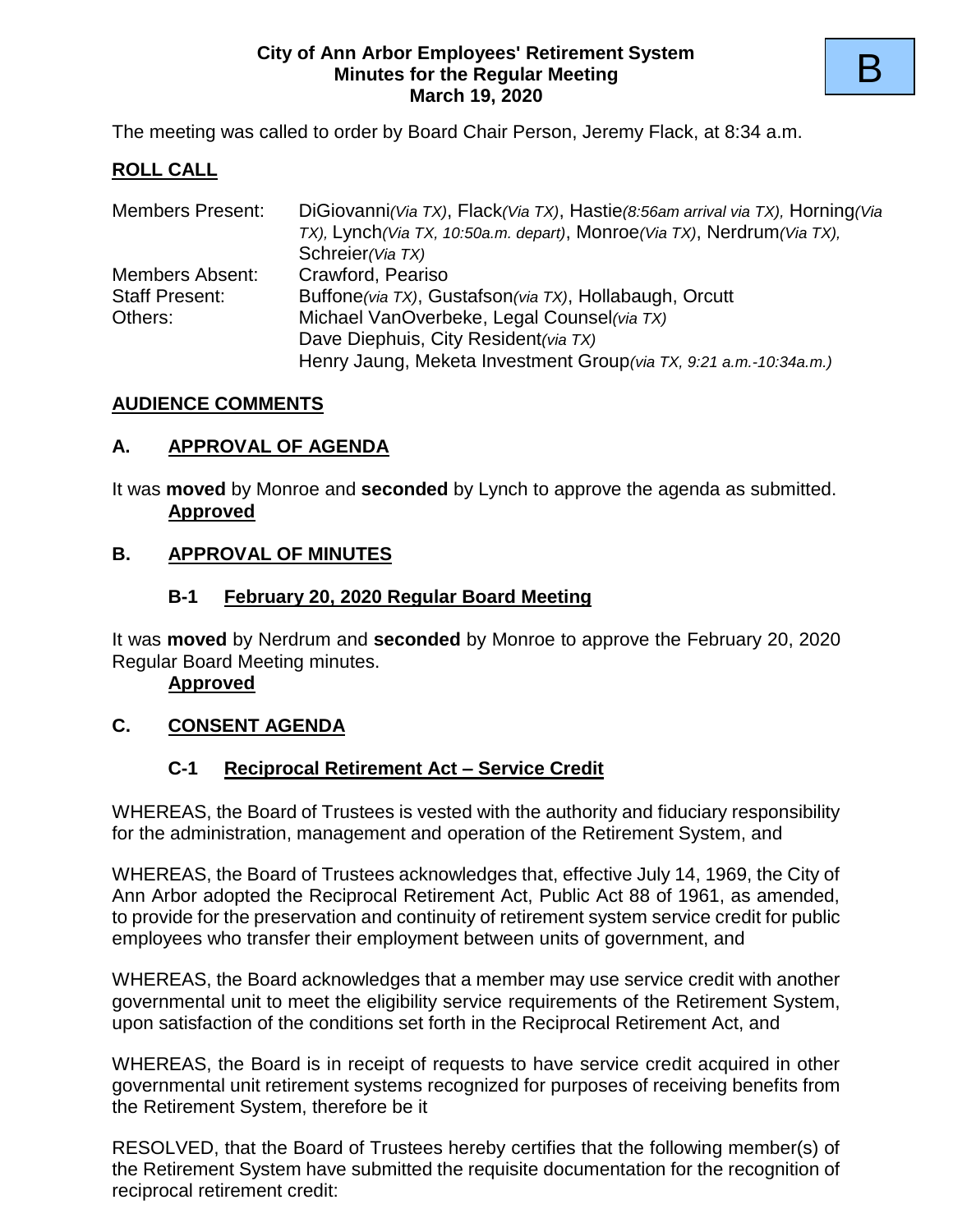| <b>Name</b>           | <b>Classification</b> | Reciprocal<br><b>Service Credit</b> | <b>Prior Reciprocal</b><br><b>Retirement Unit</b> |
|-----------------------|-----------------------|-------------------------------------|---------------------------------------------------|
| <b>Shanon Henson</b>  | <b>General</b>        | 4 Years, 10.5 Months                | <b>Michigan Supreme Court</b>                     |
| <b>Eric Wagoner</b>   | General               | 11 Years, 1 Month                   | <b>Washtenaw County</b>                           |
| <b>Leandra Zander</b> | General               | 3 Years, 11 Months                  | <b>Genesee County</b>                             |

RESOLVED, that the Board of Trustees notes that pursuant to the Reciprocal Retirement Act, said reciprocal retirement credit may only be used for purposes of meeting the retirement eligibility requirements of the Retirement System and that retirement benefits will be based upon actual service rendered to the City and shall be made payable consistent with the City Charter, applicable collective bargaining agreements, Retirement System policies/procedures, and applicable laws (specifically, MCL Public Act 88 of 1961, as amended), and further

RESOLVED, that a copy of this resolution shall be provided to the appropriate City and Union representatives and interested parties.

It was **moved** by Monroe and **seconded** by DiGiovanni to approve the consent agenda as submitted.

## **Approved**

## **D. EXECUTIVE SESSION – Disability Re-Examination Review**

Mr. VanOverbeke informed the Board that due to the current circumstances of COVID-19, with most members present via phone, the Executive Session was not necessary as Ms. Orcutt has reviewed the medical report and it is consistent with the Physician's decision. Ms. Orcutt informed the Board that the Physician has concluded that Ms. Hart's condition is mentally or physically totally incapacitated from performing the customary duties of her City employment held at the time of her disability, and that such incapacity will probably be permanent. The Board further discussed and decided to continue Ms. Hart's disability benefit.

## **E. ACTION ITEMS**

## **E-1 Motions Regarding Disability Examination/Re-Examination Review**

It was **moved** by Nerdrum and **seconded** by DiGiovanni that the Board acknowledges receipt of the medical report dated February 12, 2020 from Allen L. Babcock, M.D.,, with regards to the independent medical re-evaluation of Lynn Hart, noting that the doctor has concluded that she remains totally and permanently incapacitated for duty in the service of the City, and that such incapacity will probably be permanent; the Board therefore grants the continuation of her disability retirement consistent with the Board's Disability Retirement Procedures.

## **Approved**

## **E-2 Resolution to Invest in BlackRock Global Renewable Power Fund III**

WHEREAS, the Board of Trustees is vested with the general administration, management and operation of the Retirement System, and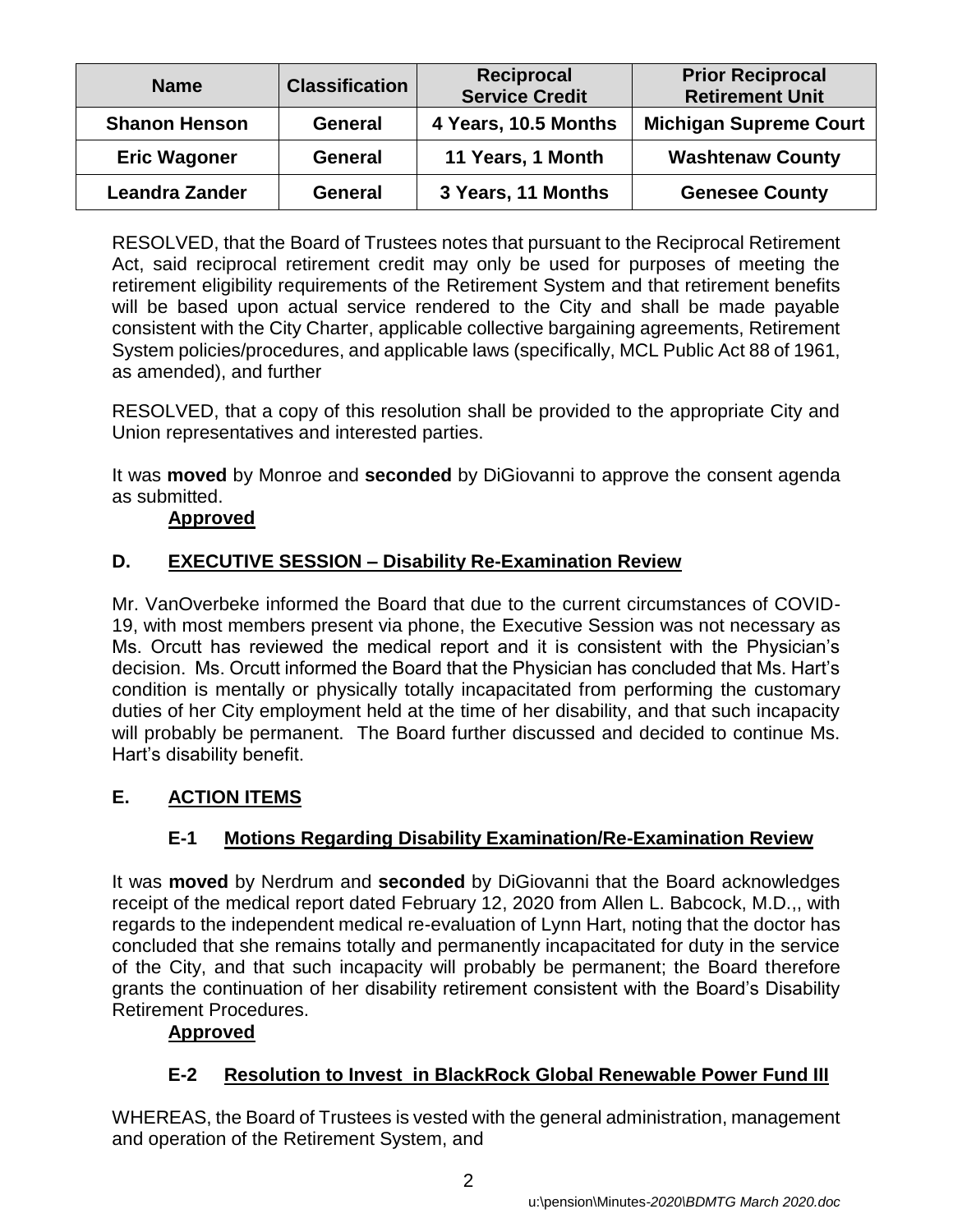WHEREAS, the Board of Trustees is required to act with the same care, skill, prudence and diligence under the circumstances then prevailing that a prudent person acting in a similar capacity and familiar with those matters would use in the conduct of a similar enterprise with similar aims; and

WHEREAS, Meketa Investment Group, as the Retirement System's investment consultant, the Investment Policy Committee (IPC), and the Board of Trustees have discussed an allocation to Infrastructure in the amount of a 3% target, and

WHEREAS, a potential infrastructure manager, BlackRock, presented their investment strategies to the IPC on March 3, 2020, and

WHEREAS, Meketa Investment Group and the Investment Policy Committee have recommended an investment with BlackRock in the Global Renewable Power Fund III, so be it,

RESOLVED, that the Board of Trustees approve the investment with BlackRock in the Global Renewable Power Fund III with a commitment in the amount of approximately \$8 million, pending review of investment management documents by the Board's legal counsel and any recommended additional due diligence.

It was **moved** by DiGiovanni and **seconded** by Monroe to approve the investment with BlackRock in the Global Renewable Power Fund III with a commitment in the amount of approximately \$8 million, pending review of investment management documents by the Board's legal counsel and any recommended additional due diligence.

## **Approved**

# **E-3 Revised Proposed FY 2020-2021 Expenditure Budget**

Ms. Buffone informed the Board that VEBA allocation revisions were made to the Budget. The Board reviewed and agreed with the revisions.

It as **moved** by Nerdrum and **seconded** by Monroe to approve the revised 2020-2021 Expenditure Budget.

## **Approved**

## **E-4 Proposed April 16, 2020 Board Retreat Agenda**

Ms. Orcutt presented the Board Retreat Agenda stating that a regular Board meeting will need to be conducted at the beginning due to a Disability Exam Review. The Board also discussed the new ICMA Representative, Dan Stewart, who may be a speaker to consider for future meetings as he presented well to the City in March. The Board also discussed the possibility of alternatives and/or possible rescheduling of the Retreat due to the COVID-19 pandemic as well as discussed additional agenda items pertaining to the current market.

It was **moved** by Monroe and **seconded** by DiGiovanni to approve the April 16, 2020 Board Retreat Agenda.

## **Approved**

## **E-5 2020 Annual Members Newsletter**

Ms. Orcutt presented the Annual Members Newsletter. The Board noted some changes such as listing Matt Horning as Interim CFO as well as mentioning updates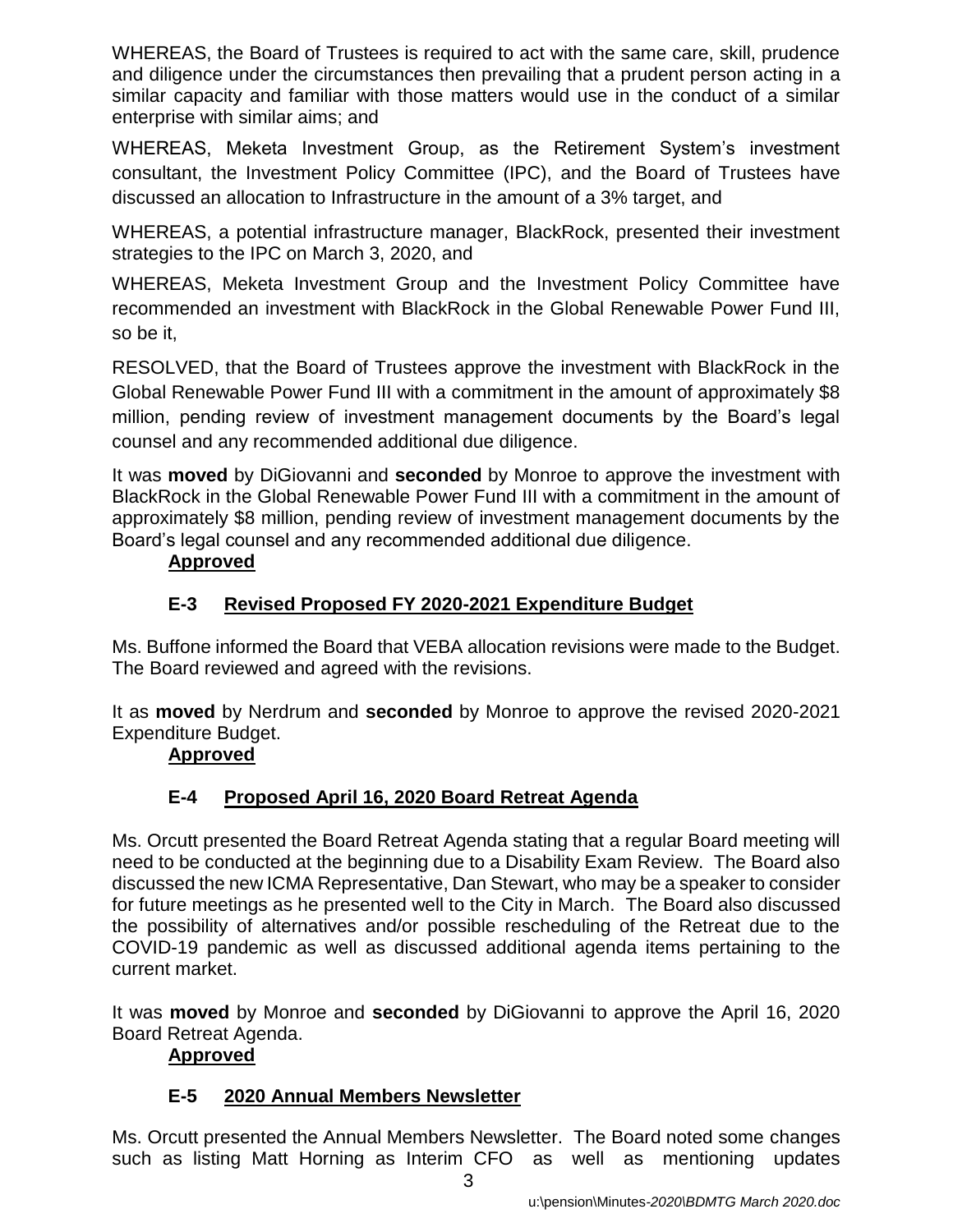regarding the current market during the COVID-19 pandemic. The Board also discussed the Retiree Luncheon due to COVID-19. It was decided to cancel the Retiree Luncheon and instead prepare a Webinar for Retirees to attend. Staff will work with Nancy Lange at ICMA to prepare a Webinar.

It was **moved** by Schreier and **seconded** by DiGiovanni to approve the 2020 Annual Members Newsletter as revised.

## **Approved**

# **E-6 Status of Retiree Luncheon**

The Board discussed the Retiree Luncheon and due to COVID-19, it was decided to be cancelled. The Board would like to schedule a Webinar in place of the Retiree Luncheon. Staff will work with ICMA to prepare a Webinar.

It was **moved** by DiGiovanni and **seconded** by Monroe to cancel the Retiree Luncheon and to provide a Webinar.

## **Approved**

# **E-7 Temp to Perm Policy Forms**

Ms. Orcutt informed the Board that the Temporary Buy Back Forms and Policy have been revised to be more user friendly.

It was **moved** by Schreier and **seconded** by Monroe to approve the revised Temp to Perm Policy and Forms.

## **Approved**

## **F. DISCUSSION ITEMS**

## **F-1 PRESENTATION: Investment Review**

Mr. Jaung was present via phone to provide an investment review and to discuss the current market conditions. As of February 29, 2020, the balance of the Funds were \$508,341,032 for ERS. Fiscal Year to Date performance was 6.1% for ERS net of fees. Mr. Jaung also reviewed the Act 314 Compliance, stating that all investments are currently in compliance.

As of February 29, 2020, the balance of the Funds were \$188,086,733 for VEBA. Fiscal Year to Date performance was 6.3% for VEBA net of fees. Mr. Jaung also reviewed the Act 314 Compliance, stating that all investments are currently in compliance.

Mr. Jaung also provided the Board with a Corona Virus update stating the potential causes of market volatility:

- Equity markets entered 2020 with: Relatively high valuations, Uncertainty with regards to trade and a slowing global economy.
- Corona Virus will slow economic activity, the questions is by how much and for how long.
- 4 • Russia disagreed with oil production cuts proposed by OPEC (Saudi Arabia). In response, Saudi Arabia announced Plans to increase production, causing the price of oil to decline \$30 a barrel, down approximately 50% from the beginning of the year.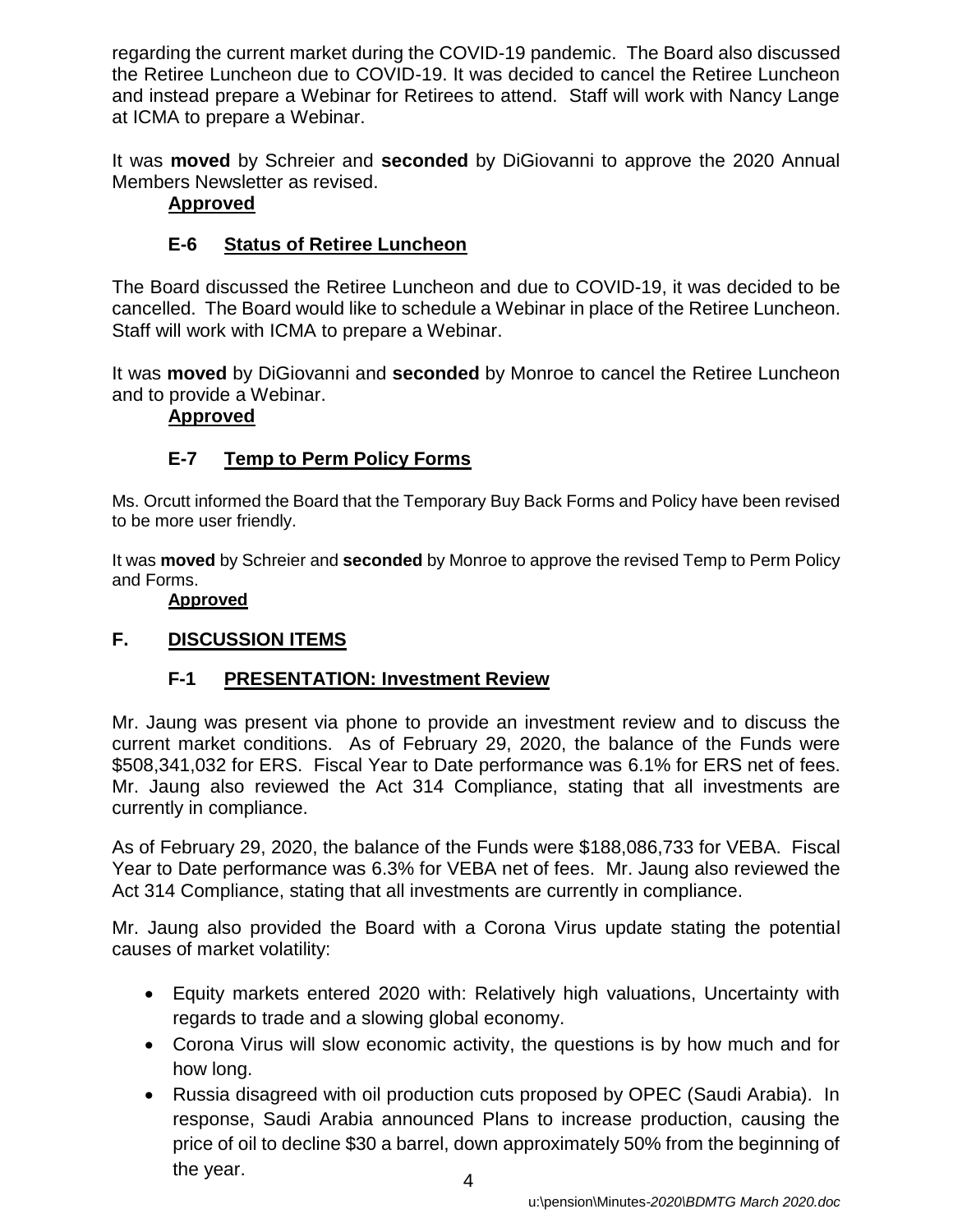• A US presidential election, which increases political and market uncertainty.

The Board also discussed the previously decided rebalance and to continue forward with the fourth tranche.

## **F-2 MAPERS One Day Recap from Attendees**

Ms. Orcutt briefly reviewed the MAPERS One Day Conference, highlighting topics from various sessions.

## **G. REPORTS**

# **G-1 Executive Report** *– March 19, 2020*

# *DRA DISTRIBUTIONS*

*DRA issued a distribution from the Growth and Income Fund VIII on 2/24/20 in the amount of \$66,439 for the Retirement System and \$19,541 for the VEBA consisting of a gain on sale, dividends and return of capital.* 

# *DRA CAPITAL CALLS*

*DRA requested a capital call of our commitment to the Growth and Income Fund X in the amount of \$ 926,842 for the Retirement Plan and \$ 617,895 for the VEBA on 3/25/20 for the purpose of funding current commitments.*

## *CONSTITUTION CAPITAL PARTNERS*

*Ironsides Direct Investment Fund V, L.P. requested a capital call in the amount of \$ 147,573 for the Retirement System and \$ 49,191 for VEBA to fund current investments on March 9, 2020.*

## *INVESTMENT CONSULTANT RFP*

*The IPC selected 3 Firms, one of which was Meketa, to tentatively present at the May Board Meeting.* 

## *STAFF OPERATIONS/UPDATE*

*The Pension Analyst processed 29 Estimates, 5 Final Calculations, 2 deceased calculations, 2 non vested and 3 payout calculations and conducted 3 pre sessions.* 

*ED and the Pension Analyst attended the MAPERS One Day in Southfield on 3/6/20.*

*ED, Staff, and the GRS team are having a Valuation Planning meeting on March 23rd.We will discuss the' data collection and improvements/requests for this year's reports.*

*ED is meeting with Margaret Radabaugh(City Legal Staff) on March 25 to discuss the many Ordinance updates needed.* 

## **G-2 Executive Report – ICMA-RC Update**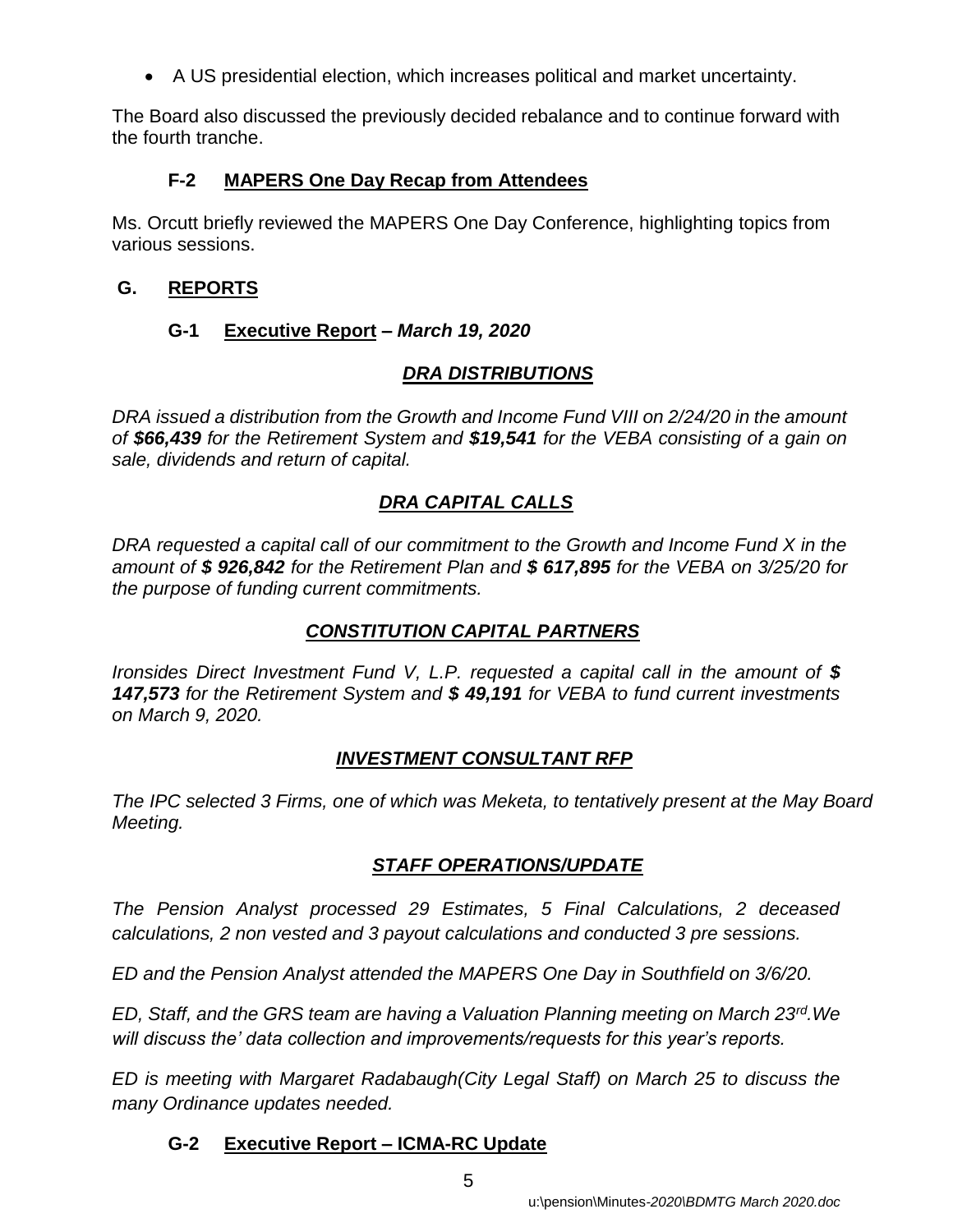## *457 Balance at 3/12/20 = \$ 89,935,413 – Statistics as of 2/29/20*



### *401 Balance at 3/12/20 = \$ 1,238,330 – Statistics as of 2/29/20*



#### *Current Items/Education:*

- *ICMA-RC was onsite March 11 and 12 for individual consultations as well as two Lunch & Learns "Website Overview, Tools, Technology and Investment Review" and "Get to Know Your Roth Options and Investment Review".*
- *Nancy Lange will once again be the speaker at the annual retiree luncheon. She will be discussing the SECURE Act, the recent market volatilty as well as touch on some Medicare questions that the Ex-Officio Committee expressed an interest in.*

#### *Other Items:*

- *Roth Codes Update – This project is targeted for completion by 3/31/2020.*
- *April Rose is no longer with ICMA effective March 6. Dan Stewart and Nancy Lange will comprise the on-site service team for Ann Arbor.*
- *Covid-19 Update: IMCA-RC has called in reserve staff to assist with the heightened call volume due to Covid-19 but participants can still expect a longer*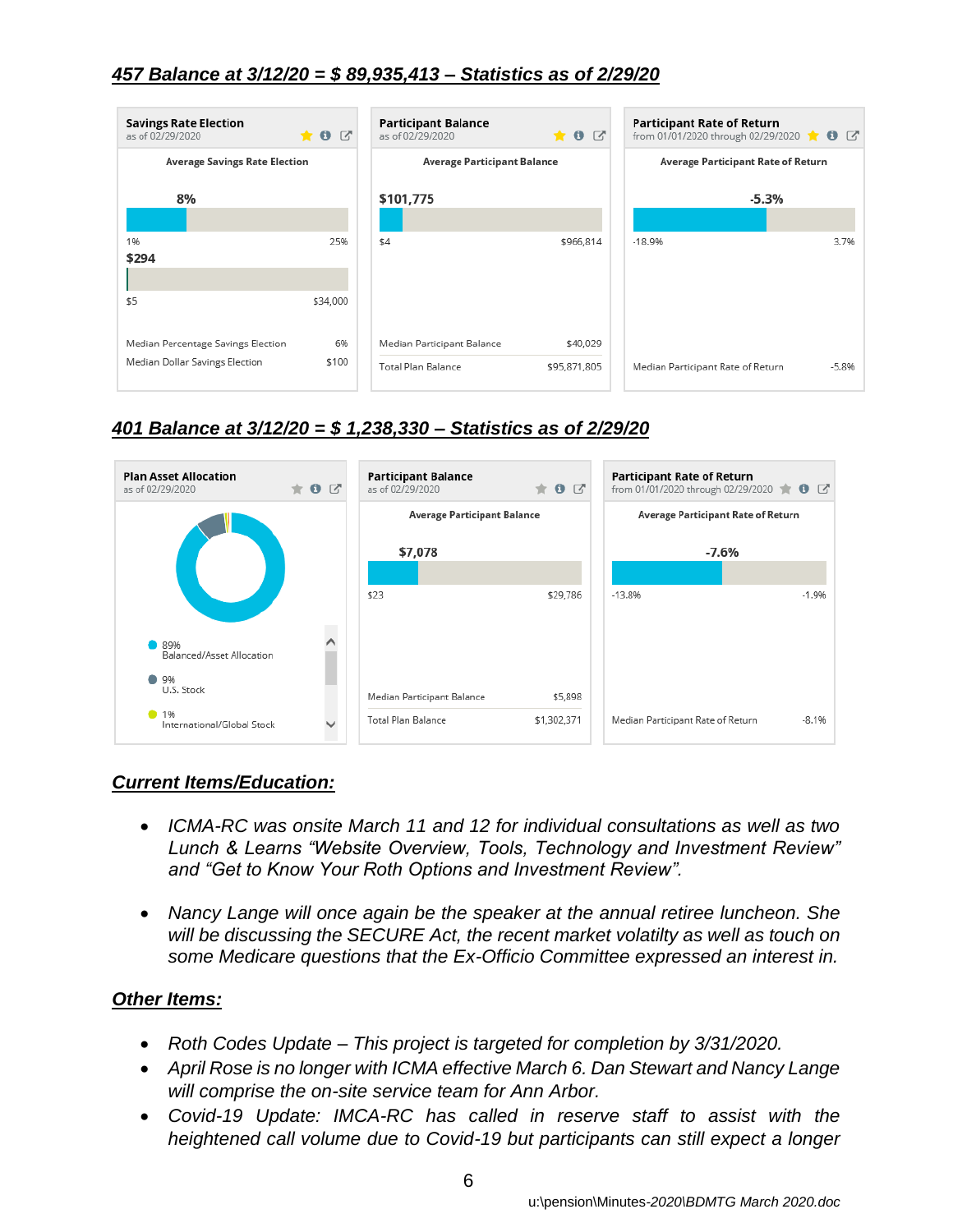*hold time than usual. Also should the situation escalate, call center staff have laptops and would be able to work remotely as needed.* 

### **G-3 City of Ann Arbor Employees' Retirement System Preliminary Report for the Month Ended February 29, 2020**

Maria Buffone, Accountant, submitted the Financial Report for the month ended February 29, 2020 to the Board of Trustees:

| 2/29/2020 Asset Value (Preliminary)                                                              | \$510,393,419  |
|--------------------------------------------------------------------------------------------------|----------------|
| 1/31/2020 Asset Value (Audited by Northern)                                                      | \$532,161,194  |
| Calendar YTD Increase/Decrease in Assets<br>(excludes non-investment receipts and disbursements) | (\$20,420,521) |
| <b>Percent Gain <loss></loss></b>                                                                | $-3.8%$        |
| March 19, 2020 Asset Value                                                                       | \$452,058,705  |

## **G-4a Investment Policy Committee Minutes –** *February 28, 2020*

*Following are the Investment Policy Committee minutes from the meeting convened at 12:06 p.m. on February 28, 2020:*

| Member(s) Present:             | Crawford (12:17 – 12:57 p.m. via TX), DiGiovanni (via TX), Flack (via |
|--------------------------------|-----------------------------------------------------------------------|
|                                | TX), Hastie (via TX), Monroe                                          |
| Member(s) Absent:              | None                                                                  |
| <b>Other Trustees Present:</b> | <b>Schreier</b>                                                       |
| <b>Staff Present:</b>          | Buffone, Hollabaugh, Orcutt                                           |
| <b>Others Present:</b>         | Henry Jaung, Meketa Investment Group (via TX)                         |
|                                | Keith Beaudoin, Meketa Investment Group (Via TX)                      |
|                                | John Harris, Meketa Investment Group (via TX)                         |

## *DISCUSSION ON CURRENT MARKET DRAWDOWN AND POSSIBLE REBALANCE*

*Mr. Jaung from Meketa discussed the current market drawdown with the IPC Committee. As the drawdown approaches 10%, the IPC discussed the IPS which states that a possible rebalance of equities to their former "high-water weight" plus 1%. Meketa proposed rebalancing plan targets to bring Developed Intl Equity and EM Intl Equity back to their high water marks and Domestic Equity to its high water marks plus 1%. After further discussion, IPC decided to stagger the total rebalance into 4 tranches.*

*It was moved by DiGiovanni and seconded by Hastie to rebalance 5 million every Monday over the next four weeks beginning March 2, 2020.*

## *ADJOURNMENT*

*It was moved by Monroe and seconded by DiGiovanni to adjourn the meeting at 1:23 p.m. Meeting adjourned at 1:23 p.m.*

## **G-4b Investment Policy Committee Minutes –** *March 3, 2020*

*Following are the Investment Policy Committee minutes from the meeting convened at 2:15 p.m. on March 3, 2020:*

| Member(s) Present: | DiGiovanni, Flack(via TX, 4:28 p.m. depart), Hastie, Monroe |
|--------------------|-------------------------------------------------------------|
| Member(s) Absent:  | Crawford                                                    |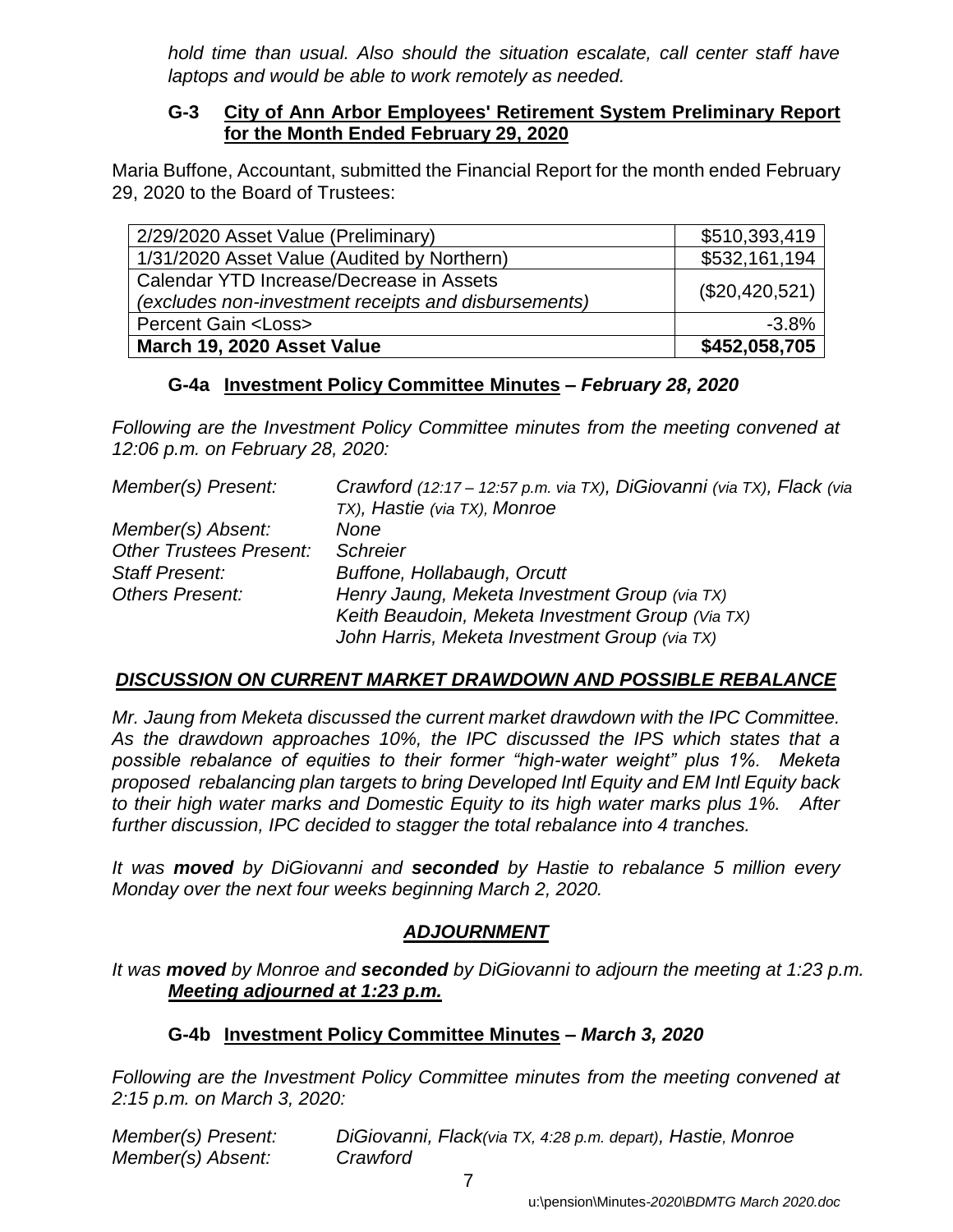| Other Trustees Present: None |                                                           |
|------------------------------|-----------------------------------------------------------|
| <b>Staff Present:</b>        | Buffone, Gustafson (3:09 p.m. depart), Hollabaugh, Orcutt |

*Others Present: Henry Jaung, Meketa Investment Group(3:09 arrival) Keith Beaudoin, Meketa Investment Group(3:09 arrival) Andrew Citron, CFA, Vice President, BlackRock(3:30-4:34 p.m.) Michael Ott, Director, BlackRock(3:30 p.m. – 4:34 p.m.)*

## *RFP SUBMISSION REVIEW*

*The Committee discussed the Investment Consultant RFP's that were submitted by the February 2, 2020 deadline. Ms. Orcutt provided a summary document of the firms for the Committee to review. After discussion, the Committee selected the following three firms to present at the May Board meeting, tentatively:*

• *AndCo* • *Meketa* • *NEPC*

*It was moved by DiGiovanni and seconded by Monroe to recommend to the Board of Trustees to interview three investment consulting firms, AndCo, Meketa and NEPC for presentations tentatively at the May Board Meeting.*

#### *Approved*

### *PRESENTATION FROM BLACKROCK ON THE GLOBAL RENEWABLE PARTNERS FUND*

*Michael Ott and Andrew Citron from BlackRock were present to discuss their Global Renewable Power III Fund (GRP III), a climate infrastructure fund. The following was included in BlackRock's presentation:*

- *Leading infrastructure deal flow: Climate infrastructure represents more than one third of infrastructure deal flow;*
- *Green energy transition: Transition to a low-carbon world driven by cost competitiveness and social and political commitment requires US&9 trillion future investment;*
- *Relationship-led origination through long-term partnerships with fellow industry specialist;*
- *Active management of investments through in-house engineering team and expert asset managers;*
- *Leading impact integration and measurable outcomes aligned to the UN Sustainable Developed Goals;*
- *Strength of BlackRock platform provides strong risk management, expanded sourcing and organizational stability.*

*The Committee discussed BlackRock's presentation further and decided to make the following motion:*

*It was moved by DiGiovanni and seconded by Monroe to recommend to the Board of Trustees to invest \$8 Million from the Retirement System and \$3 Million from VEBA in the BlackRock Global Renewable Power Fund III.*

#### *Approved*

## *PERFORMANCE REVIEW THROUGH JANUARY*

*As of January 31, 2020, the balance of the Funds were \$531,734,489 for ERS. Fiscal Year to Date performance was 5.1% for ERS net of fees. Mr. Jaung also reviewed the Act 314 Compliance, stating that all investments are currently in compliance.*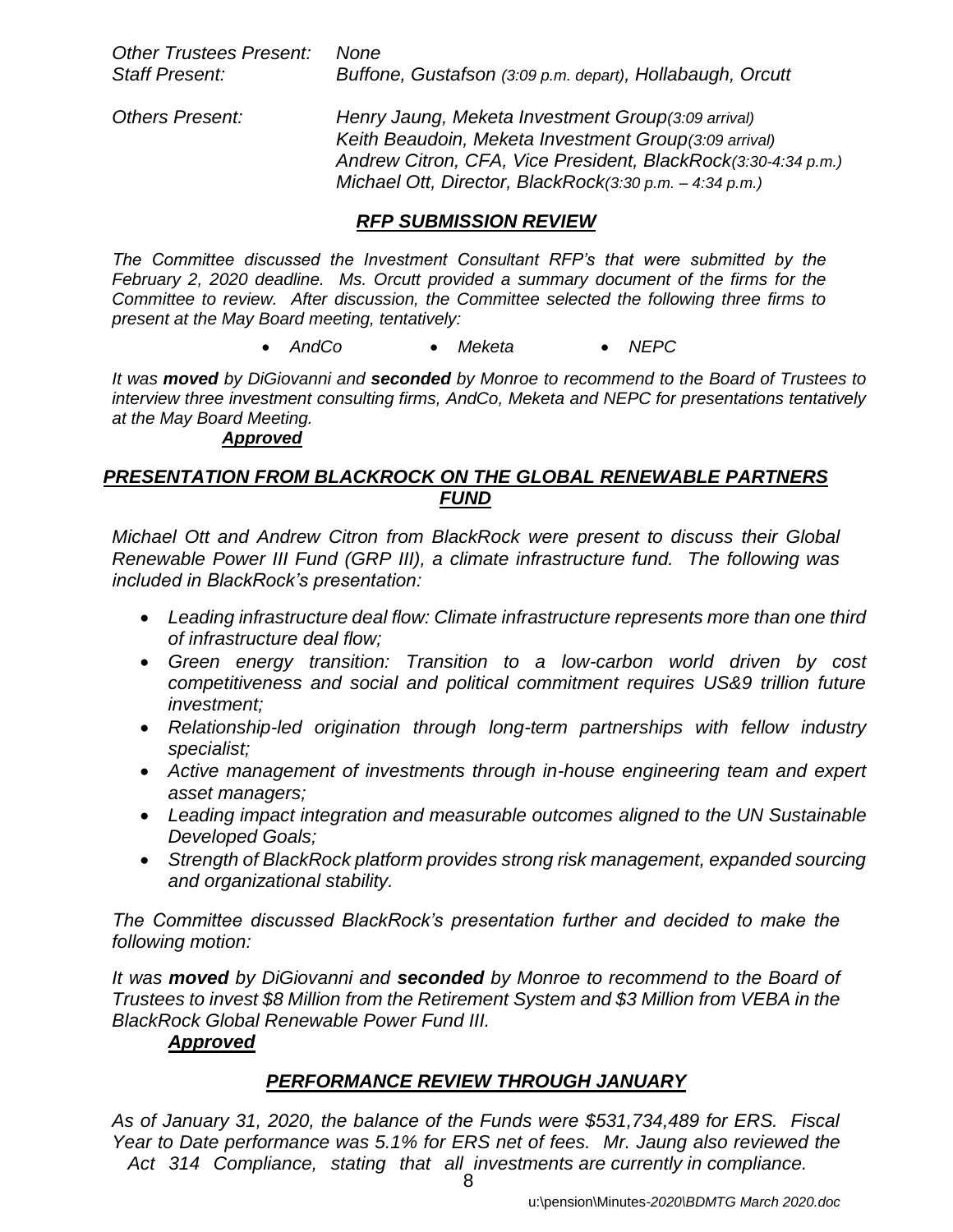*As of January 31, 2020, the balance of the Funds were \$196,830,538 for VEBA. Fiscal Year to Date performance was 5.9% for VEBA net of fees. Mr. Jaung also reviewed the Act 314 Compliance, stating that all investments are currently in compliance.*

## *ASSET ALLOCATION UPDATE*

*Meketa presented a proposed Asset Allocation Policy option. After discussion, the Committee decided to accept the proposed policy.*

*It was moved by DiGiovanni and seconded by Monroe to recommend to the Board of Trustees to accept the proposed Asset Allocation Policy of 3% allocation to Infrastructure from TIPS for both the Retirement System and VEBA.*

### *Accepted*

## *UPDATE ON THE RECENT TRANSFERS*

*Mr. Jaung updated the Committee regarding the rebalance of \$20 million that was approved at the February 28, 2020 Special Meeting. The first tranche of \$5 million was completed. Staff will continue to work with Meketa on the next set of tranches over the next three weeks.*

*Mr. Jaung also updated the Committee that the recent transfer from the Russell 1000 to the Rhumbline (Russell HEDI) is complete.*

## *ERS CASH NEEDS – REMAINDER OF FISCAL YEAR*

*Ms. Orcutt informed the Committee that cash needed to be raised for benefits by March 27, 2020. The Committee decided to raise \$5 million total with \$4 million from Investment Grade Bonds and \$1 million from TIPS.* 

## *OTHER*

*The Committee discussed upcoming schedules and decided to cancel the April IPC meeting.*

## *ADJOURNMENT*

*It was moved by DiGiovanni and seconded by Monroe to adjourn the meeting at 5:09 p.m. Meeting adjourned at 5:09 p.m.*

## **G-4c Investment Policy Committee Minutes –** *March 11, 2020*

*Following are the Investment Policy Committee minutes from the meeting convened at 4:08 p.m. on March 11, 2020:*

| Member(s) Present:             | DiGiovanni (via TX), Flack (via TX), Hastie (via TX), Monroe (via TX) |
|--------------------------------|-----------------------------------------------------------------------|
| Member(s) Absent:              | Crawford                                                              |
| <b>Other Trustees Present:</b> | <b>None</b>                                                           |
| <b>Staff Present:</b>          | Buffone, Hollabaugh, Orcutt                                           |
| <b>Others Present:</b>         | Henry Jaung, Meketa Investment Group (via TX)                         |
|                                | Keith Beaudoin, Meketa Investment Group (Via TX)                      |
|                                | John Harris, Meketa Investment Group (via TX)                         |

# *DISCUSSION ON CURRENT MARKET DRAWDOWN AND POSSIBLE REBALANCE*

Mr. Jaung from Meketa discussed the<sub>g</sub>current market drawdown with the IPC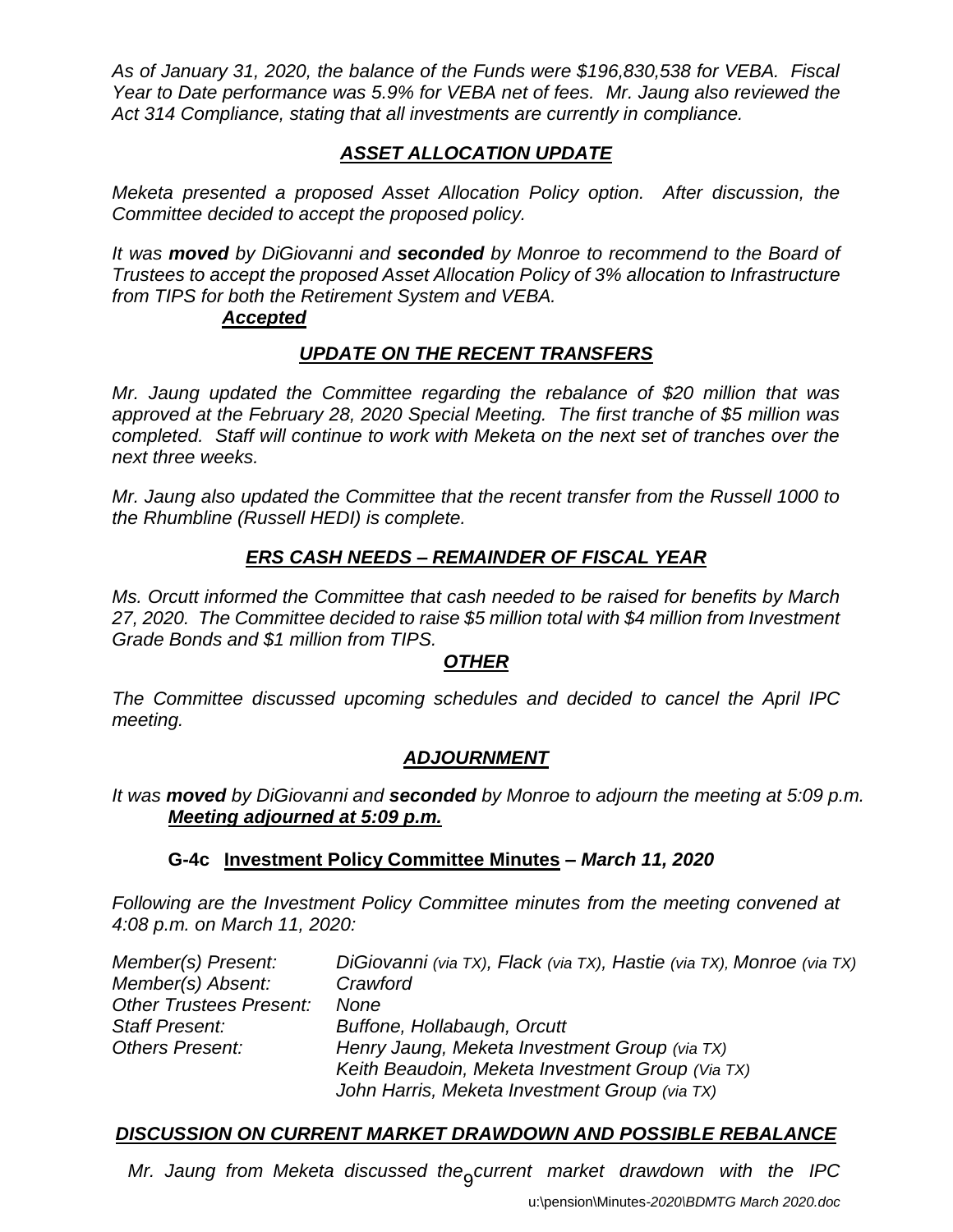*Committee. As the drawdown approaches 20%, the IPC discussed the IPS which states the next course of action which may be a possible rebalance or no action. After further discussion, IPC decided to make no additional action and to move forward with the remaining tranches; if market conditions change during this period the Committee may meet to reassess as needed.*

## *ADJOURNMENT*

*It was moved by Monroe and seconded by DiGiovanni to adjourn the meeting at 4:40 p.m. Meeting adjourned at 4:40 p.m.*

## **G-5 Administrative Policy Committee Minutes** *–* **March 10, 2020**

*Following are the Administrative Policy Committee minutes from the meeting convened at 3:11 p.m. on March 10, 2020:*

| Monroe, Lynch(via TX), Schreier |
|---------------------------------|
| Peariso                         |
| None                            |
| Buffone, Hollabaugh, Orcutt     |
| None                            |
|                                 |

## *NEWSLETTER DRAFT*

*The Committee reviewed the 2020 Annual Newsletter Draft. The Committee agreed that the Newsletter looked good and would bring a draft to the Board for approval at the March Meeting.* 

*It was moved by Monroe and seconded by Schreier to present a final draft to the Board for approval.*

## *Approved*

## *REVISED BUY-BACK POLICY AND FORMS*

*The Committee reviewed the revised Buy-Back Policy and forms making a few minor edits. The Committee agreed that both looked good and would bring the revised draft to the Board for approval at the March Meeting.* 

*It was moved by Monroe and seconded by Schreier to submit the Buy-Back Policy and Forms as revised to the Board for approval at the March meeting.*

## *Approved*

# *ICMA VERBAL UPDATE*

*Ms. Orcutt informed the Committee of the upcoming on-site visits scheduled March 11- 12. The Lunch and Learns did not fill up as quickly as in the past. ICMA Representatives have mentioned that they see the same people for most of their sessions, which could be a result of the free lunch. ICMA noted that the Board may want to consider scheduling same day seminars to avoid this possible issue and provide more spaces for more employees.* 

*Ms. Orcutt also informed the Committee that the HR Roth codes are still in progress. The codes are expected to be updated by the end of the quarter.*

*Ms. Orcutt is also planning to provide a general ICMA update at the Board Retreat.*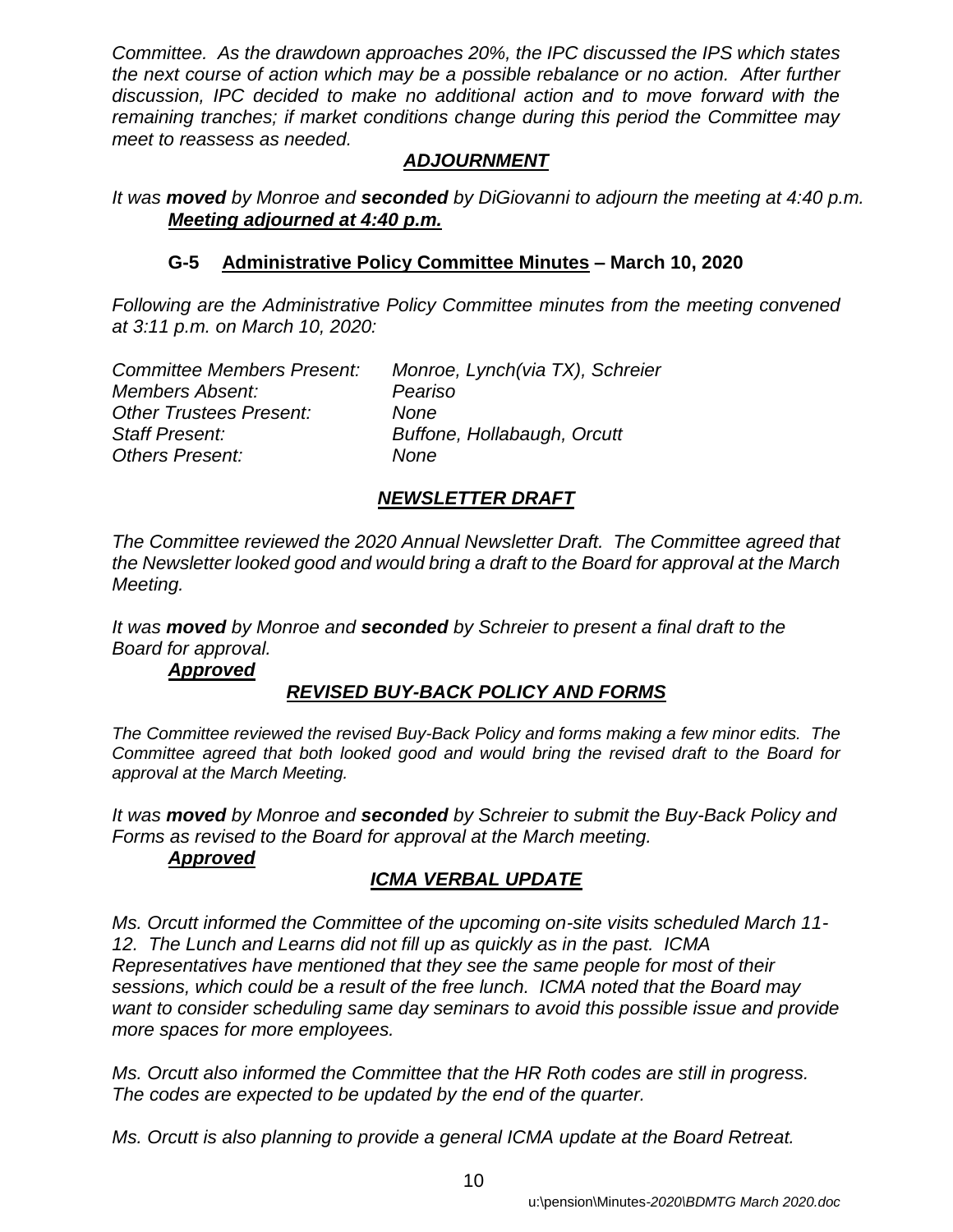## *DISCUSSION ON RECENTLY RATIFIED CONTRACT HIGHLIGHTS*

*Ms. Orcutt informed the Committee of the highlights of two recently ratified contracts, Fire (IAFF) and Deputy Chiefs. Fire employees will now be contributing 6.5%. Staff is working with Buck to determine if any software updates are needed. Previously, the Executive Director and Staff notified Human Resources and Legal Counsel that the FAC language in the proposed contracts was incorrect and should agree with the Ordinance. The Deputy Chief contract was updated and ratified. However, the IAFF contract was ratified with the incorrect language. The Committee agreed that this topic should be discussed further with the Board.*

## *DISCUSSION ON MEDICAL DIRECTOR RFP – FUTURE TIMING*

*Ms. Orcutt provided an updated for the Committee stating that the Medical Director RFP was last completed in 2012. Staff is targeting for a Medical Director RFP towards the end of the calendar year.*

## *ADJOURNMENT*

*It was moved by Schreier and seconded by Lynch to adjourn the meeting at 3:55 p.m. Meeting adjourned at 3:55 p.m.*

### **G-6 Audit Committee Minutes – None.**

### **G-7 Legal Report**

Mr. VanOverbeke discussed possible meeting options during the COVID-19 Pandemic with the Board as well as provided updates regarding the latest Executive Order submitted by Governor Gretchen Whitmer.

- **H. INFORMATION** *(Received & Filed)*
	- **H-1 Communications Memorandum**
	- **H-2 April Planning Calendar**

#### **H-3 Record of Paid Invoices**

| <b>PAYEE</b>                 | <b>AMOUNT</b> | <b>DESCRIPTION</b>                                |
|------------------------------|---------------|---------------------------------------------------|
| 1 DTE Energy                 |               | \$149.34 Electric 1/14/2020-2/11/2020             |
| 2DTE Energy                  |               | \$105.41 Gas 1/14/2020-2/11/2020                  |
| 3 Staples                    |               | \$100.91 Miscellaneous Office Supplies            |
| 4 Meketa Investment Group    |               | \$10,000.00 Investment Consulting Services 2/2020 |
| 5 Med Source Services        |               | \$900.00 Medical Re-Exam L. Hart 2/12/2020        |
| <b>6 Midwest Maintenance</b> |               | \$134.61 Cleaning Services 2/2020                 |
| 7 Midwest Maintenance        |               | \$175.00 Cleaning Services 1/2020                 |
| 8 Applied Imaging            |               | \$64.62 Printing services 2/2020                  |
| 9 AT&T                       |               | \$555.26 Phone Service 1/26/2020-2/25/2020        |
| 10 Culligan                  |               | \$30.49 Water Service 3/2020                      |
| Total                        | \$12,215.64   |                                                   |

The following invoices have been paid since the last Board meeting.